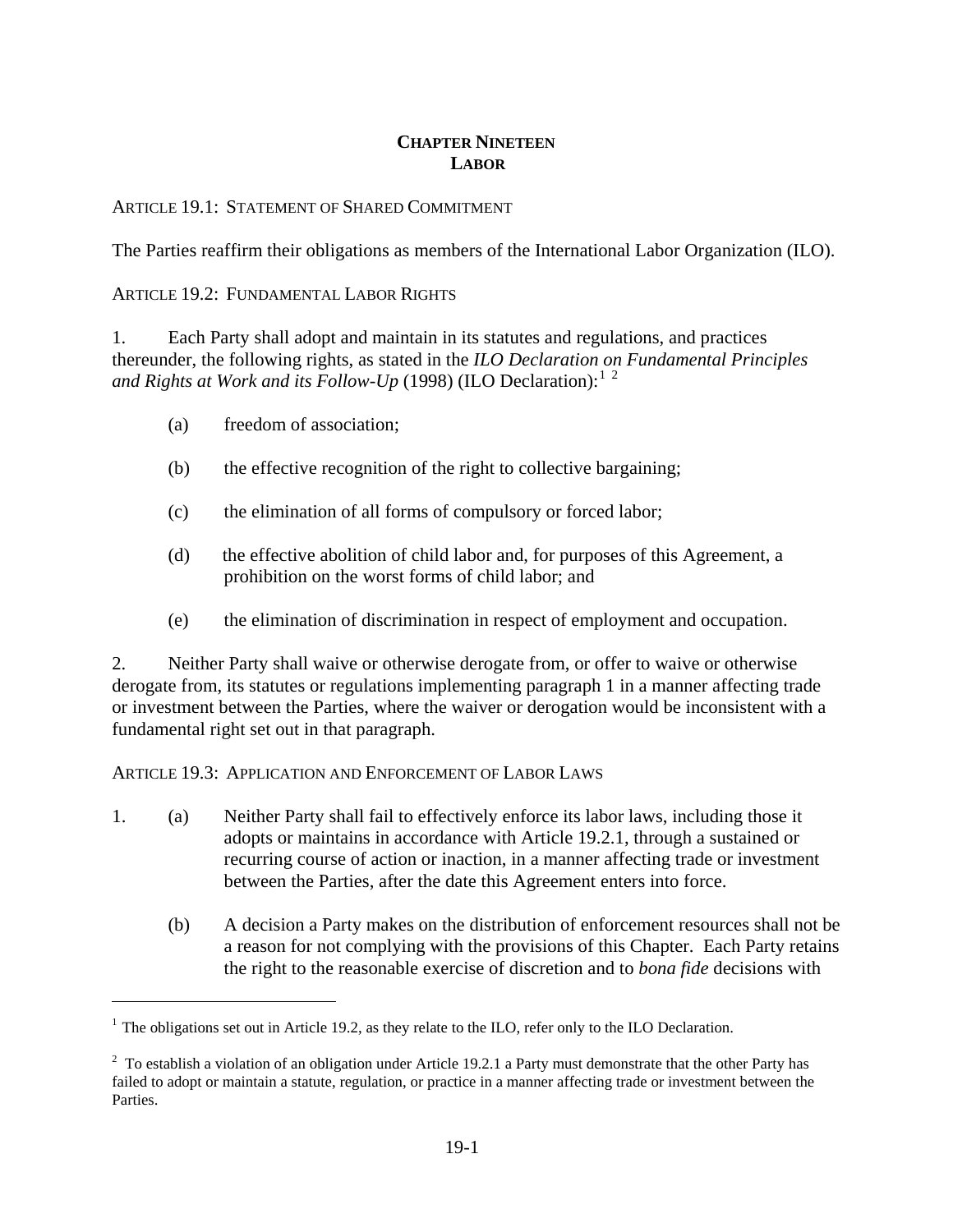regard to the allocation of resources between labor enforcement activities among the fundamental labor rights enumerated in Article 19.2.1, provided the exercise of such discretion and such decisions are not inconsistent with the obligations of this Chapter.<sup>[3](#page-1-0)</sup>

2. For greater certainty, nothing in this Chapter shall be construed to empower a Party's authorities to undertake labor law enforcement activities in the territory of the other Party.

ARTICLE 19.4: PROCEDURAL GUARANTEES AND PUBLIC AWARENESS

1. Each Party shall ensure that persons with a recognized interest under its law in a particular matter have appropriate access to tribunals for the enforcement of the Party's labor laws. Such tribunals may include administrative, quasi-judicial, judicial, or labor tribunals.

2. Each Party shall ensure that proceedings before such tribunals for the enforcement of its labor laws are fair, equitable, and transparent and, to this end, each Party shall ensure, in accordance with its law, that:

- (a) such proceedings comply with due process of law;
- (b) any hearings in such proceedings are open to the public, except where the administration of justice otherwise requires;
- (c) the parties to such proceedings are entitled to support or defend their respective positions, including by presenting information or evidence;
- (d) such proceedings do not entail unreasonable fees or time limits or unwarranted delays;
- (e) final decisions on the merits of the case in such proceedings are: (i) in writing and state the reasons on which the decisions are based; (ii) made available without undue delay to the parties to the proceedings and, consistent with its law, to the public; and (iii) based on information or evidence in respect of which the parties were offered the opportunity to be heard;
- (f) as appropriate, parties to such proceedings have the right to seek review and, where warranted, correction of decisions issued in such proceedings; and
- (g) tribunals that conduct or review such proceedings are impartial and independent and do not have any substantial interest in the outcome of the matter.

 $\overline{a}$ 

<span id="page-1-0"></span><sup>3</sup> For greater certainty, a Party retains the right to exercise reasonable enforcement discretion and to make *bona fide* decisions regarding the allocation of enforcement resources with respect to labor laws other than those relating to fundamental rights enumerated in Article 19.2.1.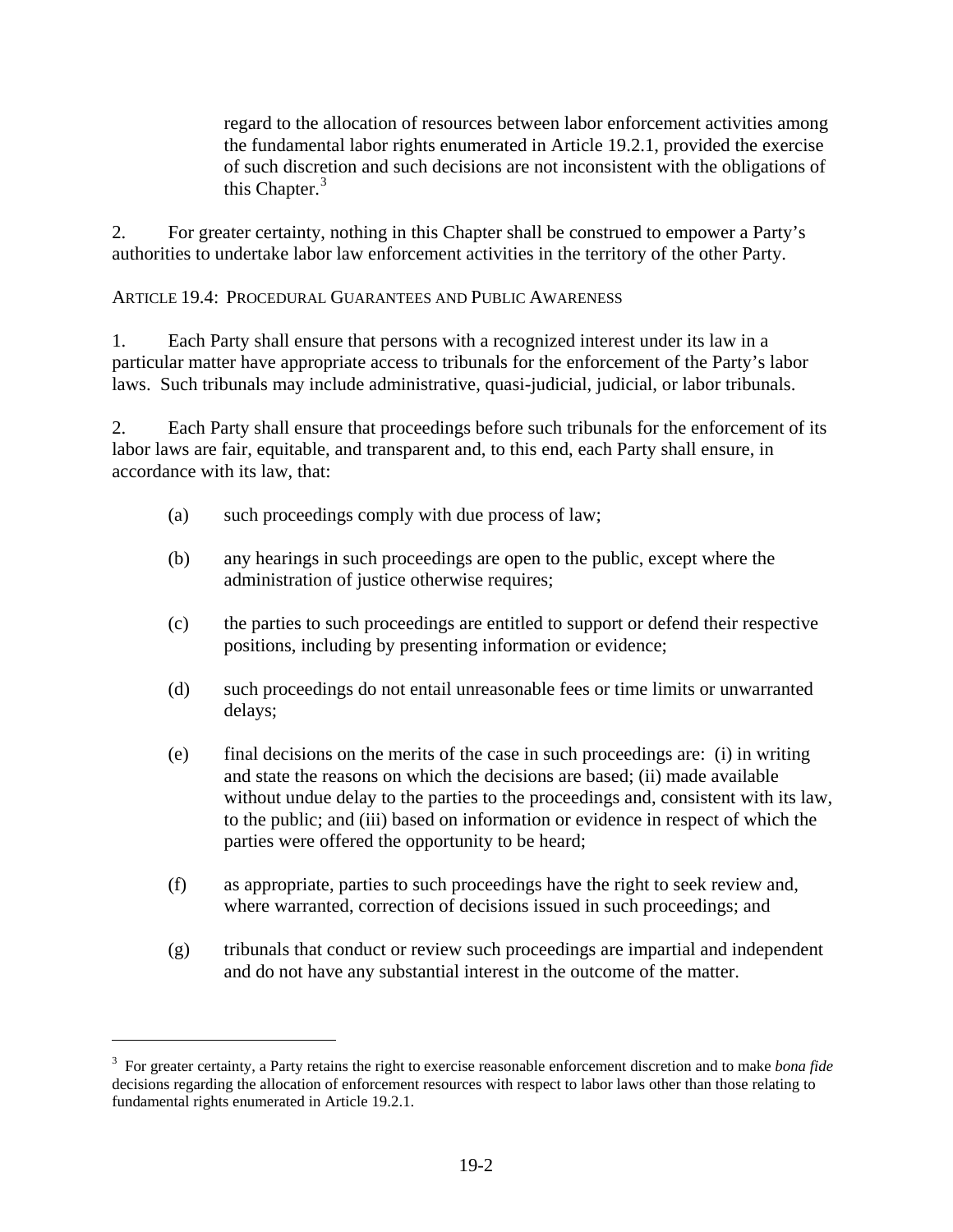3. Each Party shall provide that parties to such proceedings may seek remedies to ensure the enforcement of their rights under its labor laws.

4. Each Party shall promote public awareness of its labor laws, including by:

- (a) ensuring that information related to its labor laws and enforcement and compliance procedures is publicly available; and
- (b) encouraging education of the public regarding its labor laws.

ARTICLE 19.5: INSTITUTIONAL ARRANGEMENTS

1. The Parties hereby establish a Labor Affairs Council. The Council shall comprise appropriate senior officials from the labor ministry and other appropriate agencies or ministries of each Party.

2. The Council shall meet within the first year after the date this Agreement enters into force, and thereafter as necessary, to oversee the implementation of this Chapter, including activities of the Labor Cooperation Mechanism established under Article 19.6. Unless the Parties otherwise agree, each meeting of the Council shall include a session in which members of the Council have an opportunity to meet with the public to discuss matters related to the implementation of this Chapter.

3. Each Party shall designate an office within its labor ministry that shall serve as a contact point with the other Party and with the public for purposes of implementing this Chapter. Each Party's contact point shall provide for the submission, receipt, and consideration of communications from persons of a Party on matters related to this Chapter and shall make such communications available to the other Party and the public. Each Party shall review such communications, as appropriate, in accordance with domestic procedures.

4. Each Party may convene a national labor advisory committee comprising members of its public, including representatives of its labor and business organizations and other persons, to advise it on the implementation of this Chapter.

5. Formal decisions of the Council shall be made public, unless the Council decides otherwise.

6. The Council may prepare reports on matters related to the implementation of this Chapter and shall make such reports public.

# ARTICLE 19.6: LABOR COOPERATION

Recognizing that cooperation provides enhanced opportunities to promote respect for core labor standards embodied in the ILO Declaration and compliance with *ILO Convention No. 182 Concerning the Prohibition and Immediate Action for the Elimination of the Worst Forms of Child Labour* (1999) (ILO Convention 182), and to further advance other common commitments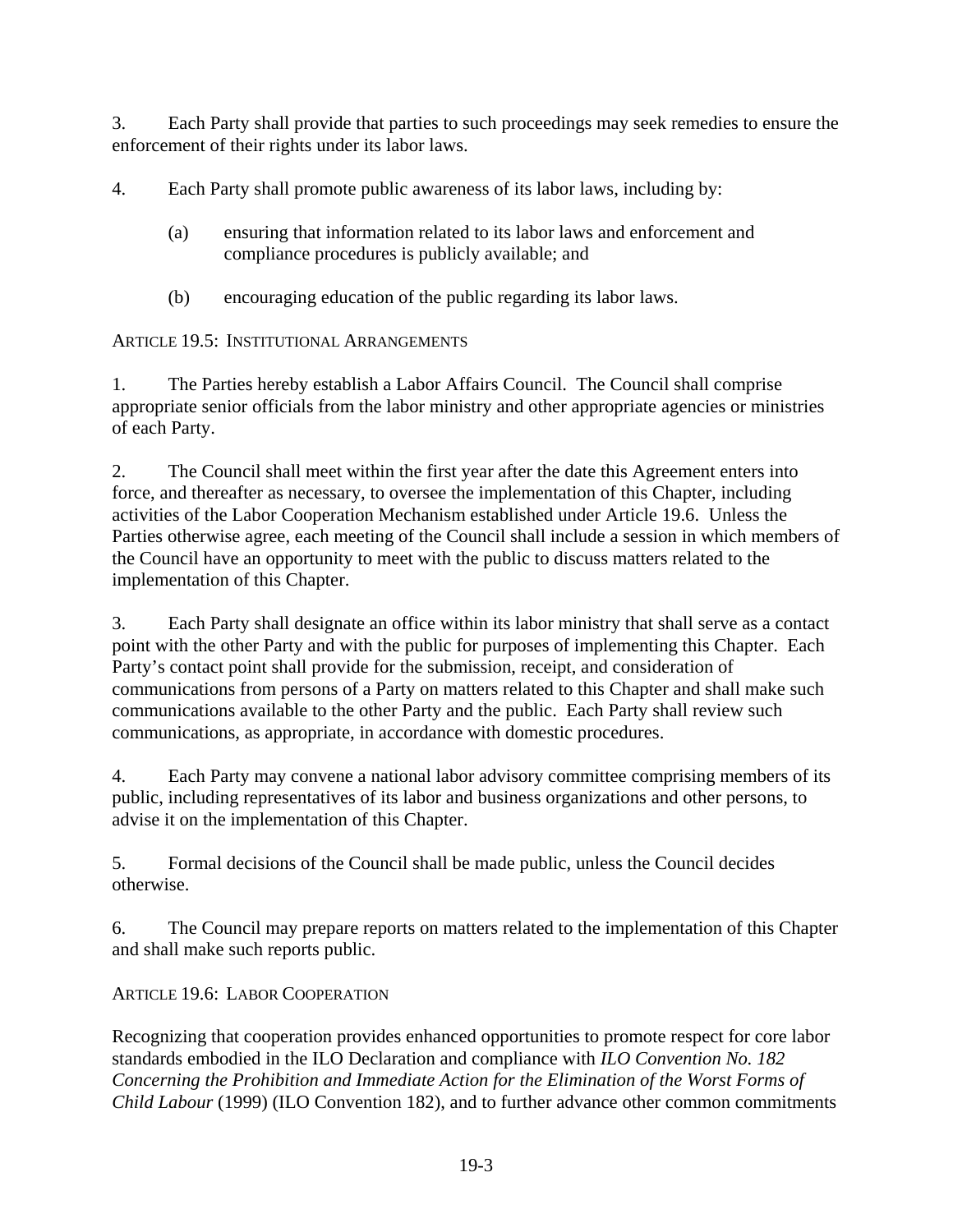regarding labor matters, the Parties hereby establish a Labor Cooperation Mechanism, as set out in Annex 19-A.

## ARTICLE 19.7: LABOR CONSULTATIONS

1. A Party may request consultations with the other Party regarding any matter arising under this Chapter by delivering a written request to the contact point the other Party has designated under Article 19.5.3. The request shall contain information that is specific and sufficient to enable the Party receiving the request to respond. Consultations shall commence promptly after a Party delivers a request for consultations to the other Party's contact point.

2. The Parties shall make every attempt to arrive at a mutually satisfactory resolution of the matter and may seek advice or assistance from any person or body they consider appropriate.

3. If the consultations fail to resolve the matter, either Party may request that the Council be convened to consider the matter by delivering a written request to the contact point of the other Party. The Council shall convene promptly and endeavor to resolve the matter expeditiously, including, where appropriate, by consulting governmental or other experts and having recourse to such procedures as good offices, conciliation, or mediation.

4. If the Parties have failed to resolve the matter within 60 days of the delivery of a request for consultations under paragraph 1, the complaining Party may request consultations under Article 22.7 (Consultations) or refer the matter to the Joint Committee pursuant to Article 22.8 (Referral to the Joint Committee) and, as provided in Chapter Twenty-Two (Institutional Provisions and Dispute Settlement), thereafter have recourse to the other provisions of that Chapter.

5. Neither Party may have recourse to dispute settlement under this Agreement for a matter arising under this Chapter without first seeking to resolve the matter in accordance with this Article.

ARTICLE 19.8: DEFINITIONS

For purposes of this Chapter:

**labor laws** means a Party's statutes and regulations, or provisions thereof, that are directly related to the following internationally recognized labor rights:

- (a) freedom of association;
- (b) the effective recognition of the right to collective bargaining;
- (c) the elimination of all forms of forced or compulsory labor;
- (d) the effective abolition of child labor, a prohibition on the worst forms of child labor, and other labor protections for children and minors;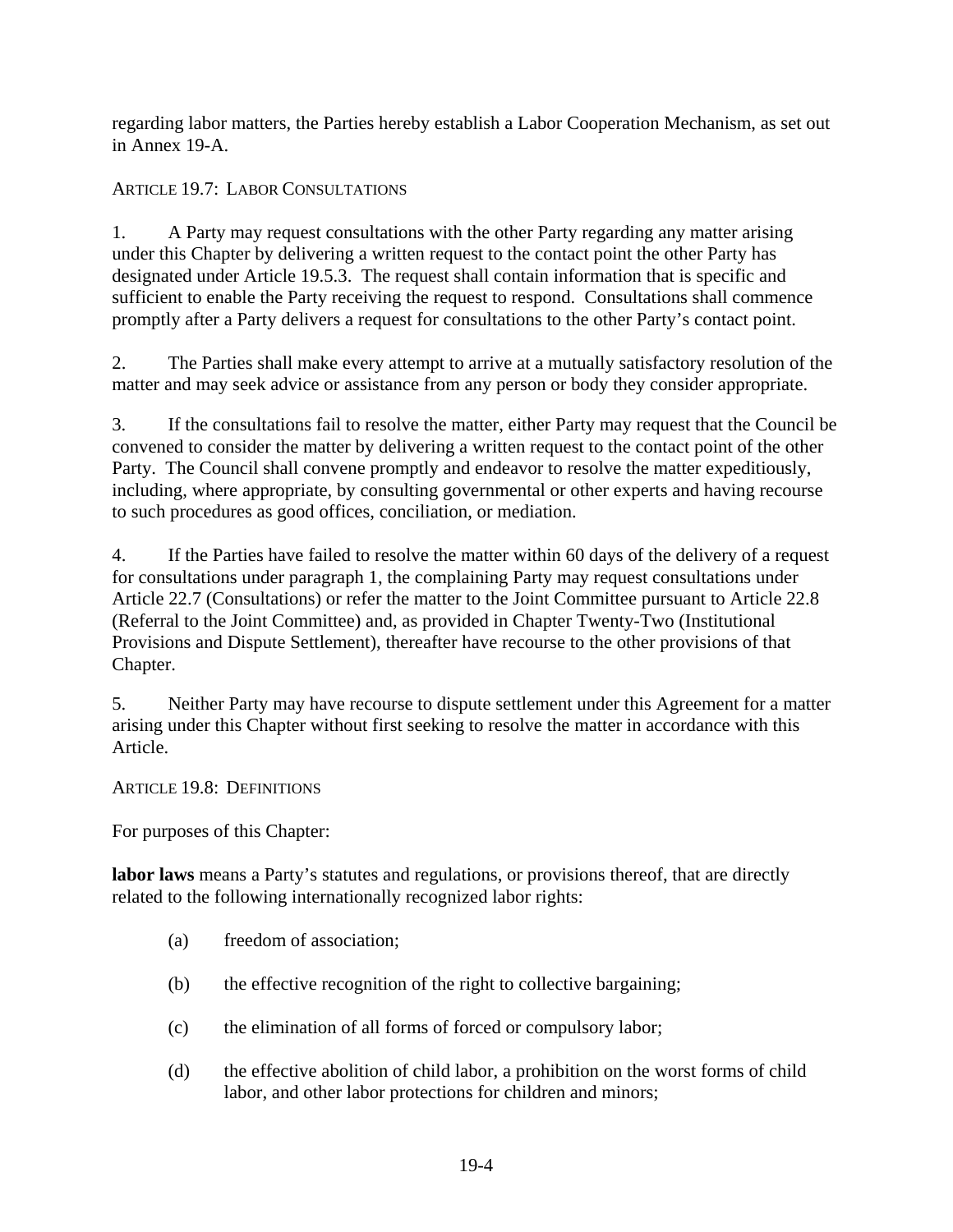- (e) the elimination of discrimination in respect of employment and occupation; and
- (f) acceptable conditions of work with respect to minimum wages, hours of work,<sup>[4](#page-4-0)</sup> and occupational safety and health; and

#### **statutes and regulations** and **statutes or regulations** means:

- (a) for Korea, acts of the National Assembly or regulations promulgated pursuant to acts of the National Assembly that are enforceable by action of the central level of government; and
- (b) for the United States, acts of Congress or regulations promulgated pursuant to acts of Congress that are enforceable by action of the central level of government and, for purposes of this Chapter, includes the Constitution of the United States.

 $\overline{a}$ 

<span id="page-4-0"></span><sup>&</sup>lt;sup>4</sup> For greater certainty, "hours of work" does not include paid annual leave or holidays.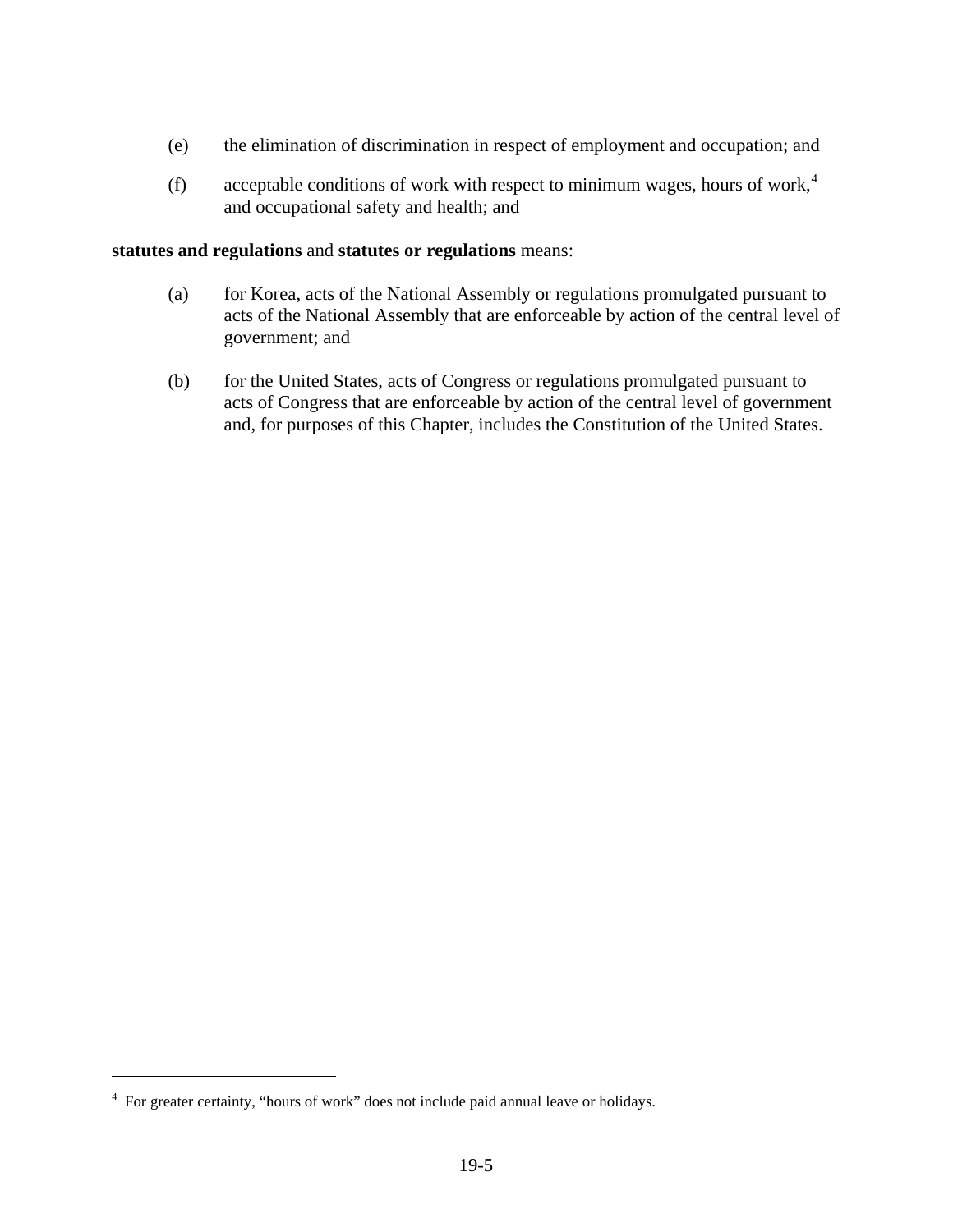#### **ANNEX 19-A LABOR COOPERATION MECHANISM**

### *Establishment of a Labor Cooperation Mechanism*

1. Recognizing that cooperation provides enhanced opportunities for the Parties to improve labor standards and to further advance common commitments with respect to labor matters, including the ILO Declaration and ILO Convention 182, the Parties have established a Labor Cooperation Mechanism under Article 19.6.

### *Principal Functions and Organization*

2. The contact points established under Article 19.5.3 shall serve as the contact points for the Labor Cooperation Mechanism.

3. Officials of each Party's labor ministry and other appropriate agencies or ministries shall carry out the work of the Labor Cooperation Mechanism by cooperating to:

- (a) establish priorities for cooperative activities on labor matters;
- (b) develop specific cooperative activities in accord with such priorities;
- (c) exchange information regarding labor law and practice in each Party;
- (d) exchange information on ways to improve labor law and practice, including best labor practices;
- (e) advance understanding of, respect for, and effective implementation of the principles reflected in the ILO Declaration and ILO Convention 182;
- (f) review and compare which statutes or regulations, or provisions thereof, of each Party fall within the definition of "labor laws" in Article 19.8 to understand further the scope of each Party's laws falling within that definition; and
- (g) develop recommendations, for consideration by the Council, of actions each Party may take.

### *Cooperative Activities*

4. The Parties may undertake cooperative activities through the Labor Cooperation Mechanism on any labor matter they consider appropriate, including:

(a) fundamental rights and their effective application: legislation and practice related to the principles and rights contained in the ILO Declaration (freedom of association and the effective recognition of the right to collective bargaining,